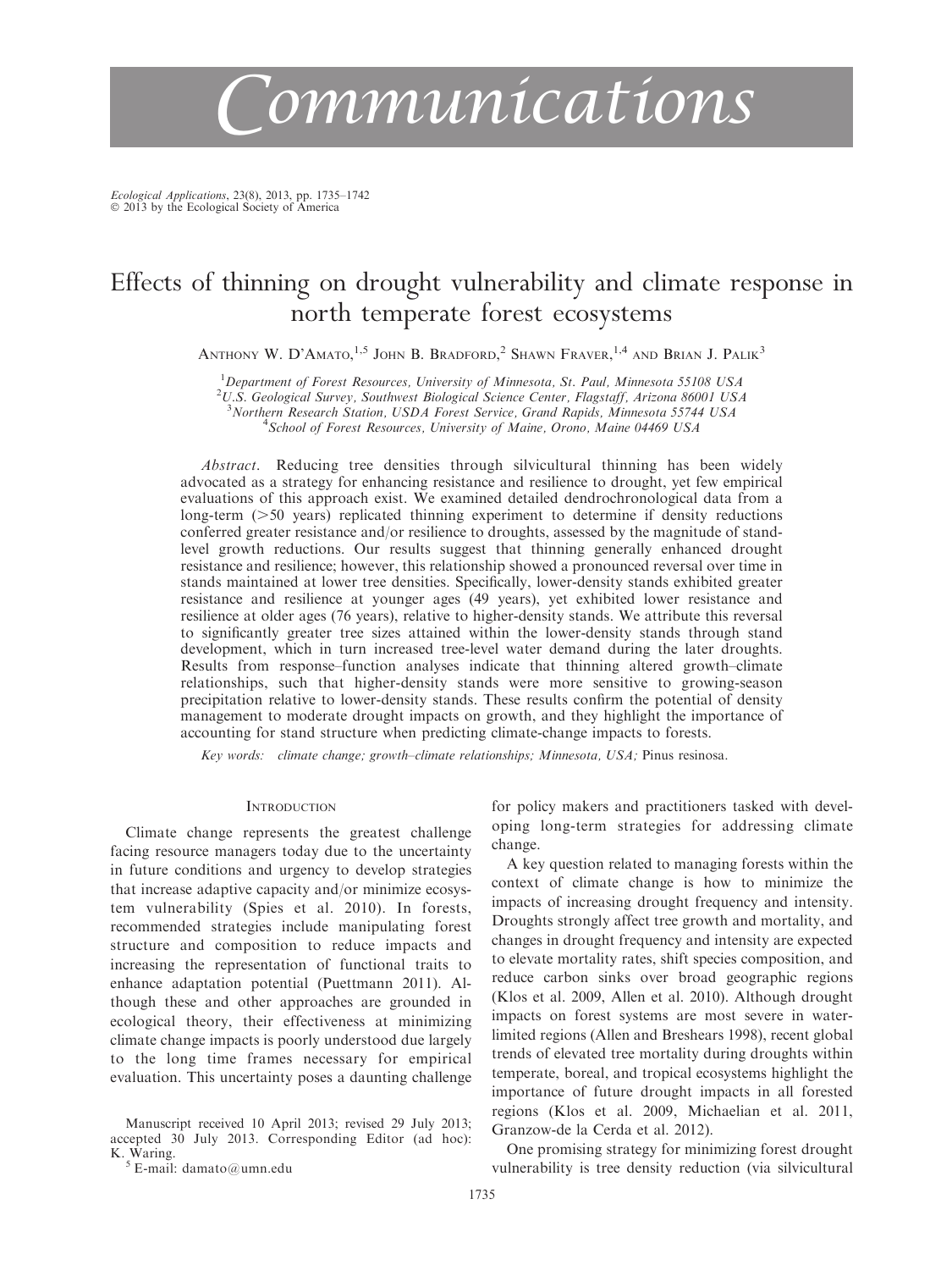thinning) to increase resource availability to the remaining trees within a given population (Linder 2000). Despite widespread endorsement of this strategy, few empirical studies have evaluated the long-term effectiveness of this approach at sustaining forest ecosystem functioning during drought events (but see McDowell et al. 2006). Such a long-term perspective is critical given the documented changes in drought vulnerability associated with increasing tree size and/or age for many species (Martínez-Vilalta et al. 2012), which suggests that changes in individual tree- and population-level structure may elicit dynamic drought responses during forest development.

Our objective was to assess how long-term forest density management reduced drought vulnerability. Specifically, we addressed the following questions: (1) Do reductions in tree densities confer greater population-level resistance and resilience to droughts? (2) How does this response vary with population density (i.e., thinning intensity) and age? (3) Can population density alter growth–climate relationships for a given tree species? We examined growth responses during known droughts occurring over the past 65 years in the Great Lakes region, USA. We relied on extensive dendrochronological data from red pine (Pinus resinosa Ait.) forests thinned repeatedly from 1957 to 2011 and maintained at a range of population densities.

# MATERIALS AND METHODS

This study capitalized on a long-term experiment (the Birch Lake experiment) established by the USDA Forest Service in 1957 within a *P. resinosa* forest in northeastern Minnesota, USA (47°42′ N, 91°56′ W; see Bradford and Palik 2009 for more details on site conditions and the experiment). The forests were planted at the same initial density (2500 trees/ha) and were 45 years old when treatment began in 1957. The experiment consists of six levels of thinning intensity (7, 14, 21, 28, and 35  $m^2/h$ a basal area remaining) crossed with three thinning methods (thinning from above, from below, and proportional), and untreated controls. Treatment combinations and controls were randomly assigned to 4-ha units and replicated three times in a randomized block design. Thinnings were applied in 1957, 1962, and at 10 year intervals from 1962 to 2012. Relative densities ranged from 8–40%, 22–56%, 28–44%, 34–54%, 47– 67%, and 58-91% for the 7, 14, 21, 28, 35 m<sup>2</sup>/ha, and unthinned treatments, respectively, over the period of active management (1957–2012; see Powers et al. 2010 for a detailed summary of stand structure over time at these areas). One 0.08 ha plot was randomly located within each unit, and species and diameter at breast height (dbh) were recorded for all trees greater than 8.9 cm dbh on  $\sim$ 5-yr intervals beginning in 1957.

In 2009, increment cores were taken at breast height (1.3 m) from all trees greater than 5 cm dbh within each 0.08-ha plot, resulting in 12–92 increment cores per plot and 2119 total cores across the experiment. Increment cores were prepared, cross-dated, and measured using standard procedures. Basal area increment (BAI) of each cored tree was estimated for each available year based on back-reconstructed dbh values derived from dbh at time of coring and radial increments over time. We summed plot-level BAI for each year and used this population-level metric as our unit of analysis for examining resistance and resilience of growth to past drought and growth–climate relationships. This population-level analysis of drought vulnerability and climate response complements the more typically used average tree-level relationships. We have also included average tree-level analyses based on standard dendrochronological treatment of these data (i.e., standardized chronologies) in the supplementary material for comparison.

We focused on three known droughts to examine the effectiveness of thinning at reducing drought vulnerability. These droughts were identified from historic documents and meteorological records, vs. reconstructed meteorological proxies, such as Palmer Drought Severity Index (PDSI), which may overestimate longterm temporal trends in drought frequency (Sheffield et al. 2012). Despite these limitations, PDSI provides a useful measure of overall drought severity and soil moisture deficit; we thus utilized monthly growing season PDSIs simply to characterize the three droughts. The first drought (1948; moderate severity with PDSIs from  $-2.0$  to  $-3.5$ ) was selected to evaluate drought response prior to the onset of thinning in 1957. The second drought (1961; moderate severity with PDSIs from  $-2.0$  to  $-3.3$ ) was chosen to evaluate drought response after a single initial thinning. The third drought (1988; moderate to high severity with PDSIs from  $-3.3$ to -4.8) allowed us to determine how drought response may have varied with stand age and long-term thinning, given this event occurred when these forests were 76 years old and had received four thinning treatments.

To quantify drought response, we expanded upon the tree-level approach developed by Kohler et al. (2010) to quantify population-level drought responses. We thus defined population-level drought resistance  $(D_{rs})$  as the ability to experience drought without a change in population-level growth increment, calculated as  $D_{rs} =$  $BAI<sub>D</sub>/BAI<sub>pre</sub>$ , where  $BAI<sub>D</sub>$  is average stand-level BAI during a drought event and BAI<sub>pre</sub> is the average standlevel BAI during the five years prior to the event. Because drought events and impacts often span multiple years, BAI<sub>D</sub> included multiple years where appropriate. Similarly, drought resilience  $(D_{rl})$  was defined as the ability to return to pre-drought growth, calculated as  $D_{\rm rl}$  $= BAI_{post}/BAI_{pre}$ , where  $BAI_{post}$  is average stand-level BAI five years following a drought event. We used drought resistance and resilience as inverse measures of drought vulnerability.

The effects of thinning method and intensity on drought resistance and resilience were examined using mixed-model analysis of variance (ANOVA). Because initial ANOVA results indicated no thinning method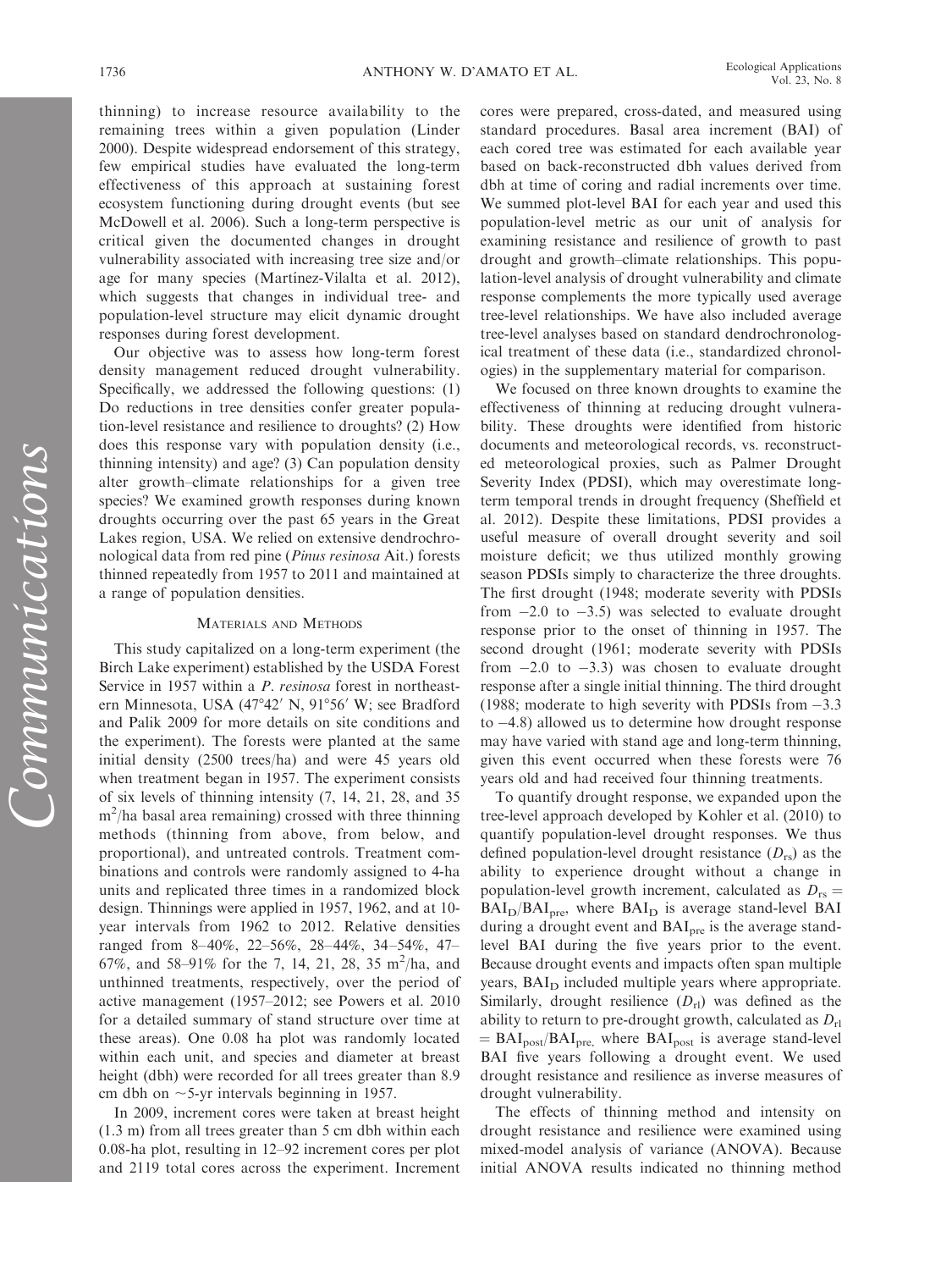

FIG. 1. (a) Tree-level and (b) stand-level basal area increment (BAI) for the five thinning intensities examined. Means are based on three replicates per treatment, and bars represent one standard error. Years in which thinning treatments were applied are indicated by the vertical dashed lines. Note that BAI is reconstructed based on trees surviving until sampling in 2009, leading to higher stand-level values for the unthinned controls relative to the other treatments during the pretreatment period (i.e., 1943–1956).

effects, we focused solely on thinning intensity, which was treated as a fixed effect with block as a random effect, following the SAS MIXED Procedure (SAS Institute 2008). Separate ANOVAs were conducted for each drought, and Tukey-Kramer multiple comparison tests were used to isolate specific differences among thinning intensities.

Relationships between climate and population-level BAI during active management (1957–2009) were evaluated for each thinning intensity with response– function analysis using Dendroclim2002 (Biondi and Waikul 2004). We used annual monthly temperature  $(T)$ and precipitation  $(P)$  from June of the previous year through October of the current year (Kipfmueller et al. 2010). In addition, we used the ratio of monthly  $P$  to monthly potential evapotranspiration (PET) as an index of average monthly moisture stress (Martínez-Vilalta et al. 2012), with monthly PET calculated as per Hargreaves and Samani (1982). Response functions were calculated based on 1000 bootstrapped samples with significance tested at  $\alpha$  = 0.05 (Biondi and Waikul 2004).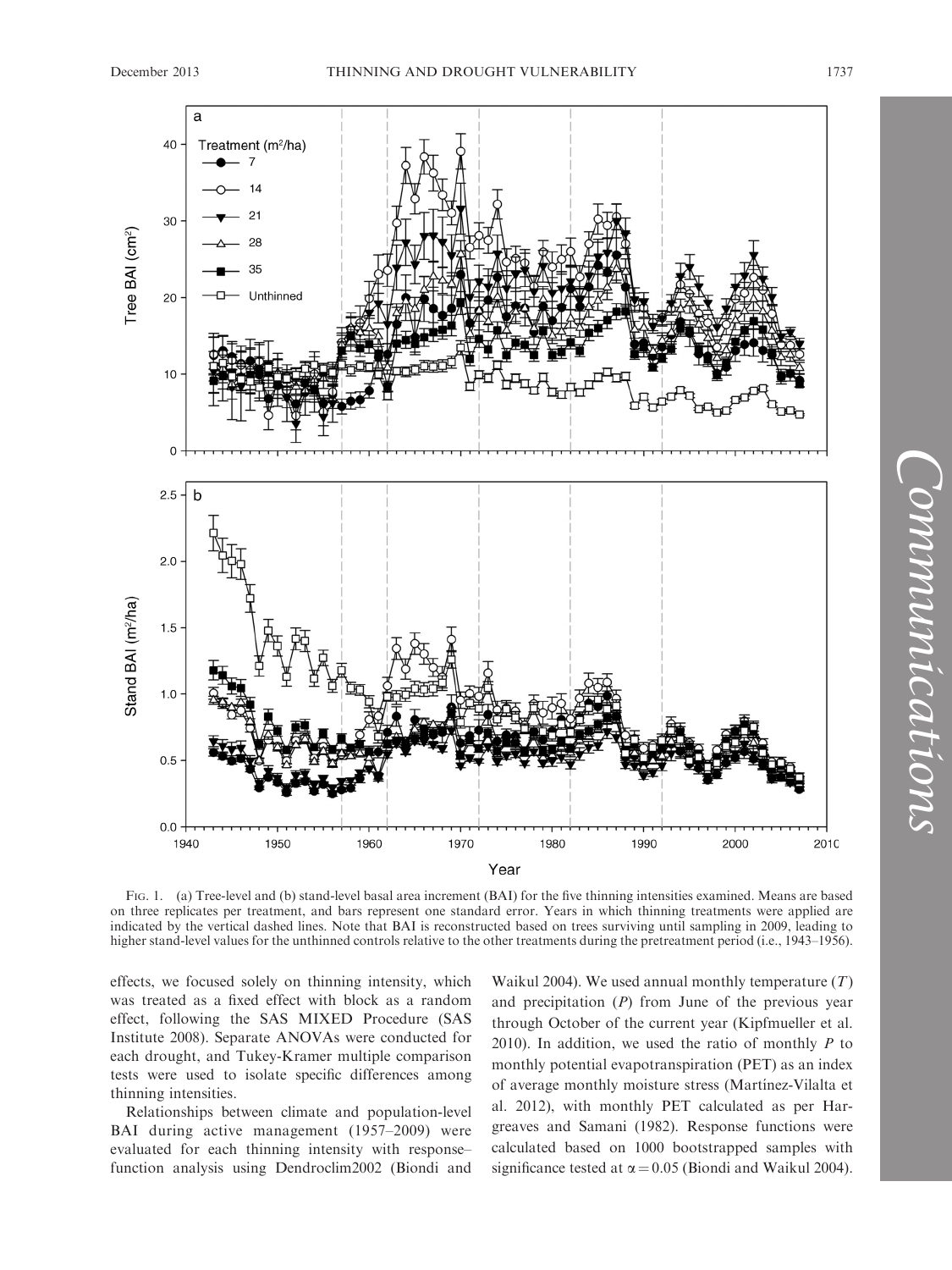

FIG. 2. Box plots of drought (a, c, e) resistance and (b, d, f) resilience across six *Pinus resinosa* population densities (7, 14, 21, 28, 35 m<sup>2</sup>/ha, and unthinned [UT]) and three drought events (1948, 1961, 1988). Drought resistance ( $D_{rs}$ ) values <1 indicate lower population-level growth rates during drought periods relative to pre-drought periods, whereas values  $>1$  suggest higher growth. Drought resilience  $(D_{\rm rl})$  values <1 indicate lower population-level growth rates following drought events relative to pre-drought periods, whereas values >1 suggest higher growth. Box plots show 25% quartile, median, and 75% quartiles; error bars represent 90th and 10th percentiles. Population densities with different letters are significantly different at  $\alpha$  < 0.05.

# **RESULTS**

Tree and population-level growth fluctuated markedly over the study period and reflected the periodic application of thinning treatments starting in 1957 (Fig. 1). The 1948 drought reduced growth in all populations; drought resistance or resilience did not differ among populations prior to thinning (Fig. 2a, b). In contrast, during the 1961 drought (after one thinning), the lower-density treatments (7 and 14 m<sup>2</sup>/ ha) displayed greater drought resistance and resilience relative to the higher-density (21, 28, 35  $\text{m}^2/\text{ha}$ ) and the unthinned treatments (Fig. 2c, d). Average tree size did not differ among populations at the onset of this drought event (Fig. 3; Appendix A).

For the 1988 drought, the higher-density treatments (21, 28, 35 m<sup>2</sup>/ha) had significantly greater drought resistance than the lowest-density treatment  $(7 \text{ m}^2/\text{ha})$ ; Fig. 2e, f). In addition, the 35 m<sup>2</sup>/ha treatment had greater drought resistance than the  $14 \text{ m}^2/\text{ha}$  and unthinned treatments (Fig. 2e). Drought resistance did not differ among the lower-density (7 and  $14 \text{ m}^2/\text{ha}$ ) and unthinned treatments during this event (Fig. 2e). Drought resilience followed a similar trend for this event, with the greatest resilience apparent within the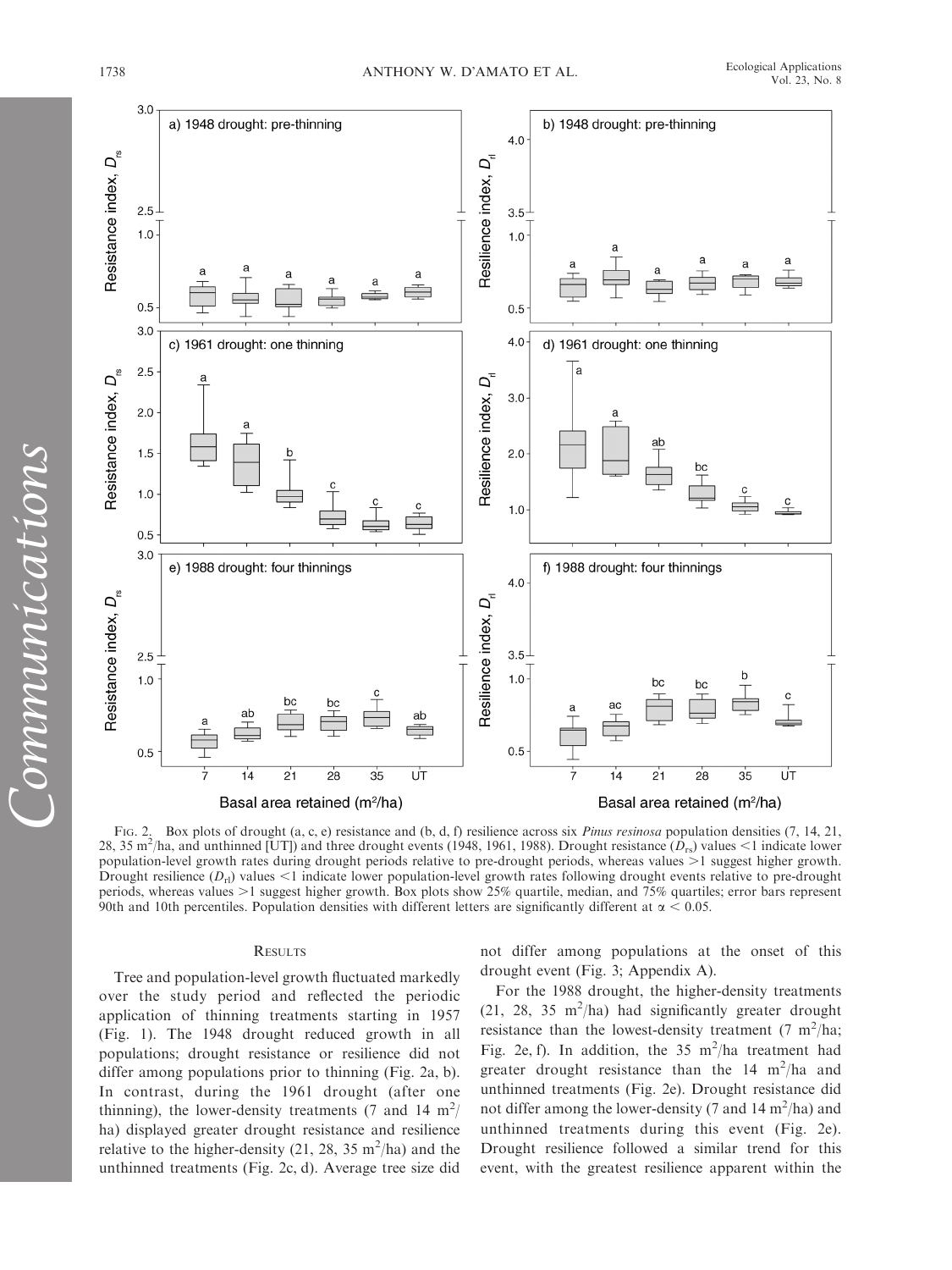higher-density thinned treatments (Fig. 2f). Average tree size in the lower-density (7 and 14  $\text{m}^2/\text{ha}$ ) treatments was greater than the 35 m<sup>2</sup>/ha and unthinned treatment at the onset of this event (Fig. 3; Appendix A). The lowestdensity treatment (7  $m^2/ha$ ) also had greater average tree sizes than the 28  $m^2/ha$  treatment during this period (Fig. 3; Appendix A).

Population-level growth responses to climate during the active management period varied among densities, as reflected by the patterns in significant response functions for each thinning treatment (Table 1). The only common growth–climate response across treatments was a negative relationship between BAI and previous September temperatures (Table 1). This was the only significant response function for the lowest-density treatments (7 and 14  $m^2/ha$ ; Table 1). Temperatures in previous August were also negatively related to BAI within the  $21 \text{ m}^2/\text{ha}$  treatments, whereas previous October temperatures were positively associated with BAI within the unthinned treatment (Table 1).

Precipitation and moisture stress (Precip/PET) were strongly related to BAI in the highest-density treatments  $(28$  and  $35 \text{ m}^2/\text{ha}$  and unthinned; Table 1). BAI within the highest-density thinned treatment (35 m<sup>2</sup>/ha) was positively related to precipitation and Precip/PET for current June and July (Table 1). Similarly, BAI within the 28  $m^2/ha$  treatment was positively related to previous June, current June, and current July precipitation and Precip/PET (Table 1). BAI within the unthinned treatment was positively related to current August precipitation and Precip/PET (Table 1). Patterns in significant response functions were very similar between these population-level analyses and those conducted with standardized chronologies (i.e., average tree level; Appendices B and C).

# **DISCUSSION**

Thinning is a recognized forest management tool for reducing inter-tree competition to increase tree- and stand-level growth (Assmann 1970). Correspondingly, the lower drought vulnerability in young thinned populations observed in this and other studies likely reflect the lower intensity of competition for soil moisture in lower-density populations relative to dense, unthinned forests (McDowell et al. 2006). These observed differences in drought vulnerability between thinned and unthinned systems have also been partially attributed to the larger root systems on trees in thinned populations (McDowell et al. 2006, Kohler et al. 2010), which allows greater access to groundwater stores during drought (Dawson 1996).

The long-term nature of this study allowed us to identify that, while thinning intensity also enhanced drought resistance and resilience, this relationship reversed as stands matured. At younger stand ages (i.e., 1961 drought, stand age 49 years), the lower-density populations exhibited the greatest drought resistance and resilience. In contrast, at more advanced ages (i.e., 1988 drought, stand age 76), the thinned populations maintained at higher densities (i.e., 21, 28, 35 m<sup>2</sup>/ha treatments) exhibited the greatest drought resistance and resilience. Previous examinations of average tree-level responses to drought have generally found that trees growing in managed lower densities and natural populations have greater drought resistance than those from higher-density populations (Laurent et al. 2003, McDowell et al. 2006, Klos et al. 2009). The reversal of this trend through stand development has not been previously reported; its occurrence here suggests that density effects on population-level drought vulnerability may be more complex than previously recognized, and it underscores the value of long-term studies to reveal such trends.

The age-dependent reversal in drought vulnerability observed among population densities likely reflects the influence of different thinning intensities on tree-level architecture and physiology, including higher leaf area to sapwood area ratios, which increase tree water demand (McDowell et al. 2006). For example, the 1961 drought occurred four years after the onset of thinning, a point in stand development in which average tree size did not differ among the populations (Fig. 3; Appendix A). By the 1988 drought, population densities had been maintained for over 30 years, resulting in significant differences in tree size among treatments, particularly in the lowest and highest-density populations (Fig. 3; Appendices A and D). The differential response among populations to this later event was likely related to the greater proportion of large trees, and their correspondingly higher water demand, making up the low-density treatments (Fig. 3; cf. McDowell et al. 2006). In particular, long-term acclimation of hydraulic architecture to the lower-density treatments, including the development of greater leaf area, likely increased the vulnerability of trees in these stands to the later drought event. Although our indices of drought vulnerability  $(\pm SE)$  were based on proportional changes in stand-level growth, the absolute magnitude of growth reduction was also greatest in the lowest-density and unthinned stands during this event (0.52  $\pm$  0.04, 0.47  $\pm$ 0.05, 0.32  $\pm$  0.04, 0.40  $\pm$  0.06, 0.34  $\pm$  0.10, 0.68  $\pm$  0.05 m·ha<sup>-1</sup>·yr<sup>-1</sup> for the 7, 14, 21, 28, 35 m<sup>2</sup>/ha, and unthinned treatments, respectively), further underscoring the effects of population density on drought vulnerability.

Beyond changes in tree size, several studies have indicated that older trees may experience greater growth reductions during drought relative to younger individuals due to lower hydraulic conductance (Klos et al. 2009, Lloret et al. 2011, Martínez-Vilalta et al. 2012). We found little evidence for an age effect per se on drought resistance and resilience, as there was no difference in drought response in unthinned stands between the earliest and latest droughts (1948 and 1988; Fig. 2). Nevertheless, the tree ages we examined (36–76 years) were young relative to studies that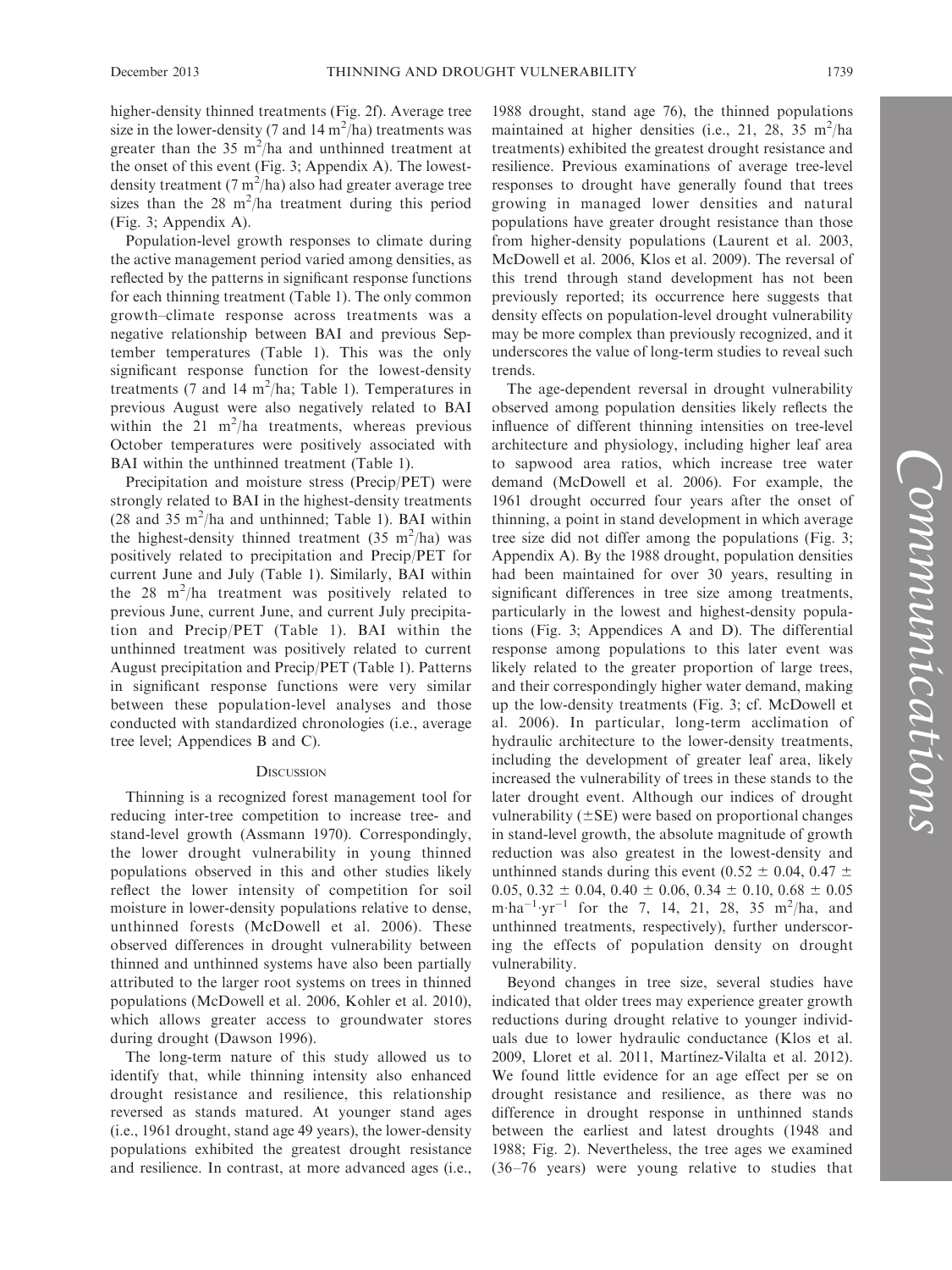

FIG. 3. Live-tree diameter distributions for the (a–e) thinned and (f) unthinned *Pinus resinosa* populations prior to the 1961 and 1988 droughts. Distributions are based on data collection periods occurring in years most closely preceding these events (i.e., 1957 and 1987).

TABLE 1. Relationships between population-level basal area increment and monthly temperature, precipitation (Precip), and moisture stress (Precip/potential evapotranspiration [PET]) for thinned (7, 14, 21, 28, 35 m<sup>2</sup>/ha) and unthinned Pinus resinosa populations based on response function analysis.

| Density $(m^2/ha)$ | Temperature |             |         | Precipitation |      |         |      | Precip/PET  |      |         |      |
|--------------------|-------------|-------------|---------|---------------|------|---------|------|-------------|------|---------|------|
|                    | PAUG        | <b>PSEP</b> | POCT    | <b>PJUN</b>   | JUN  | JUL     | AUG  | <b>PJUN</b> | JUN  | JUL     | AUG  |
|                    | 0.06        | $-0.23$     | $-0.02$ | 0.07          | 0.15 | 0.01    | 0.13 | 0.06        | 0.13 | $-0.01$ | 0.10 |
| 14                 | $-0.13$     | $-0.24$     | 0.02    | 0.03          | 0.02 | $-0.09$ | 0.18 | 0.04        | 0.02 | $-0.09$ | 0.15 |
| 21                 | $-0.22$     | $-0.26$     | 0.03    | 0.09          | 0.05 | $-0.06$ | 0.25 | 0.11        | 0.06 | $-0.05$ | 0.18 |
| 28                 | $-0.20$     | $-0.23$     | $-0.10$ | 0.21          | 0.36 | 0.41    | 0.19 | 0.23        | 0.35 | 0.39    | 0.14 |
| 35                 | $-0.07$     | $-0.24$     | 0.04    | 0.15          | 0.30 | 0.37    | 0.21 | 0.18        | 0.32 | 0.29    | 0.18 |
| Unthinned          | $-0.16$     | $-0.32$     | 0.15    | 0.03          | 0.09 | $-0.08$ | 0.26 | 0.05        | 0.10 | $-0.07$ | 0.22 |

Notes: Months preceded by ''P'' represent monthly climate averages for the previous growing season. Significant response functions ( $\alpha$  < 0.05) are shown in boldface.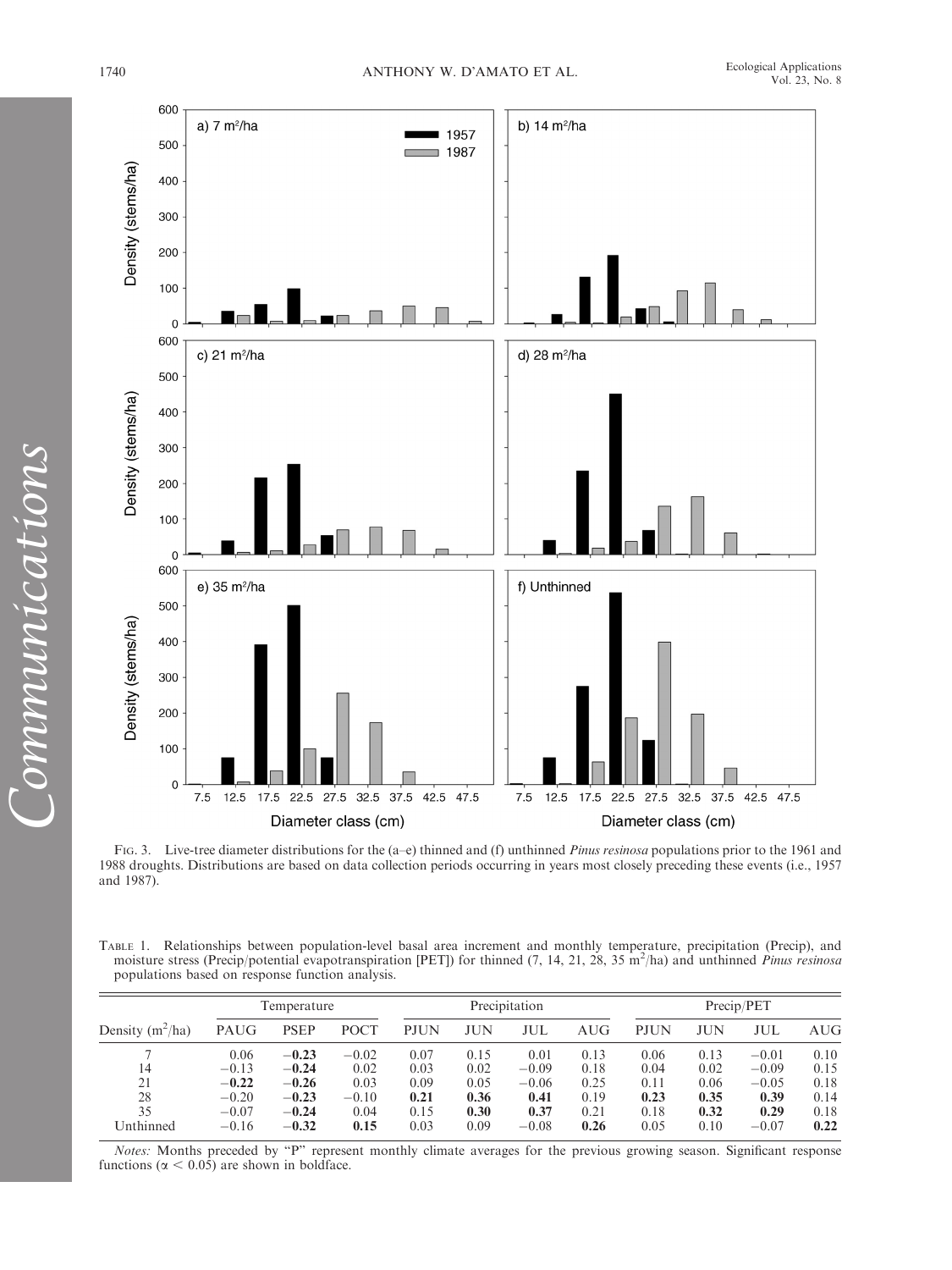detected age effects, potentially limiting our ability to observe similar age-related trends.

Comparisons of drought response during the active management period suggest that younger thinned populations were less impacted by drought than older thinned stands (Fig. 2); however, these temporal differences are likely attributable to differences in population-level growth rate prior to each event. Recent work with other Pinus species has demonstrated that faster growing individuals experience a greater proportional impact than slower growing trees during drought (McDowell et al. 2006, Martínez-Vilalta et al. 2012). Pre-drought, stand-level growth rates were generally higher for thinned populations in the 1988 event relative to the 1961 drought (Fig. 1), which likely contributed to greater impacts during the later event.

Our examination of climate–growth relationships among population densities showed that thinning treatments also influenced the climate factors most important to growth. The only relationship consistent across populations was a negative association between previous September temperatures and growth. This relationship has been documented in other determinate conifer species (Tardif et al. 2003) and could represent lower levels of carbohydrate reserves to support radial growth in years preceded by high late-season temperatures due to thermal or moisture stress (Tjoelker et al. 2001).

Higher-density populations were generally more sensitive to climate based on their higher number of significant response functions (Table 1). Precipitation in the current and prior growing season was positively associated with stand-level growth in the higher-density populations (i.e.,  $28$ ,  $35m^2/ha$ , and unthinned), a finding consistent with tree-level growth–climate analyses for this same species (Kipfmueller et al. 2010). This greater climate sensitivity with increasing stand density may reflect a tighter coupling with climate conditions, particularly precipitation, as population-level competition for resources increases (Laurent et al. 2003). Laurent et al. (2003) documented a similar trend as those detected by our response function analyses toward greater climate sensitivity, particularly in relation to soil water availability, with increasing density in young Picea abies stands in the Belgian Ardenne. These findings have important implications for efforts aimed at forecasting climate change impacts on tree species growth, as well as for developing appropriate management strategies. In particular, most forecasts of species' responses to future climate assume uniform responses within a species, independent of population structure (Iverson et al. 2011). Importantly, our findings suggest non-uniform responses, even within a species, the result of changes in tree and population-level structures over time.

# Conclusions and management implications

This study provides a critical evaluation of the longterm effectiveness of tree density management at reducing drought impacts and illustrates that the relative effectiveness of such strategies may vary depending on long-term thinning history. In particular, heavy thinning treatments applied to younger populations, although beneficial at reducing drought vulnerability at this stage, may predispose these populations to greater long-term drought vulnerability due to higher tree-level physiological burden developed by individuals maintained at these densities, primarily due to greater hydraulic constraints typically associated with larger trees (McDowell et al. 2006). Our findings also demonstrate that thinning can alter population-level climate–growth relationships, particularly as they relate to the relative importance of growing season moisture. These findings underscore the utility of tree density reductions (via silvicultural thinning) for reducing drought vulnerability. Thinning should be viewed as a near-term solution to reducing drought vulnerability relative to longer term approaches aimed at increasing the functional diversity of forest tree communities, including greater representation of drought tolerant species.

#### **ACKNOWLEDGMENTS**

We thank K. Budrow, D. Kastendick, J. Kragthorpe, and J. Segari for assistance with collection and processing of tree-ring samples. We are indebted to scientists and technicians who maintained the Birch Lake experiment, particularly R. Barse, J. Benzie, R. Buckman, and J. Elioff. Funding was provided by the Minnesota Agricultural Experiment Station (to A. W. D'Amato), the Department of Interior Northeast Climate Science Center, and the U.S. Forest Service, Northern Research Station. Any use of trade, product, or firm names is for descriptive purposes only and does not imply endorsement by the U.S. government.

#### LITERATURE CITED

- Allen, C. D., and D. D. Breshears. 1998. Drought-induced shift of a forest-woodland ecotone: Rapid landscape response to climate variation. Proceedings of the National Academy of Sciences USA 95:14839–14842.
- Allen, C. D., et al. 2010. A global overview of drought and heat-induced tree mortality reveals emerging climate change risks for forests. Forest Ecology and Management 259:660– 684.
- Assmann, E. 1970. The principles of forest yield study. Pengamon Press, Oxford, UK.
- Biondi, F., and K. Waikul. 2004. DENDROCLIM2002: A C++ program for statistical calibration of climate signals in treering chronologies. Computers and Geosciences 30:303–311.
- Bradford, J. B., and B. J. Palik. 2009. A comparison of thinning methods in red pine: consequences for stand-level growth and tree diameter. Canadian Journal of Forest Research 39:489– 496.
- Dawson, T. E. 1996. Determining water use by trees and forests from isotopic, energy balance and transpiration analyses: the roles of tree size and hydraulic lift. Tree Physiology 16:263– 272.
- Granzow-de la Cerda, I., F. Lloret, J. E. Ruiz, and J. H. Vandermeer. 2012. Tree mortality following ENSO-associated fires and drought in lowland rain forests of Eastern Nicaragua. Forest Ecology and Management 265:248–257.
- Hargreaves, G. H., and Z. A. Samani. 1982. Estimating potential evapotranspiration. Journal of the Irrigation and Drainage Division ASCE 108:225–230.
- Iverson, L. R., A. M. Prasad, S. N. Matthews, and M. P. Peters. 2011. Lessons learned while integrating habitat, dispersal,